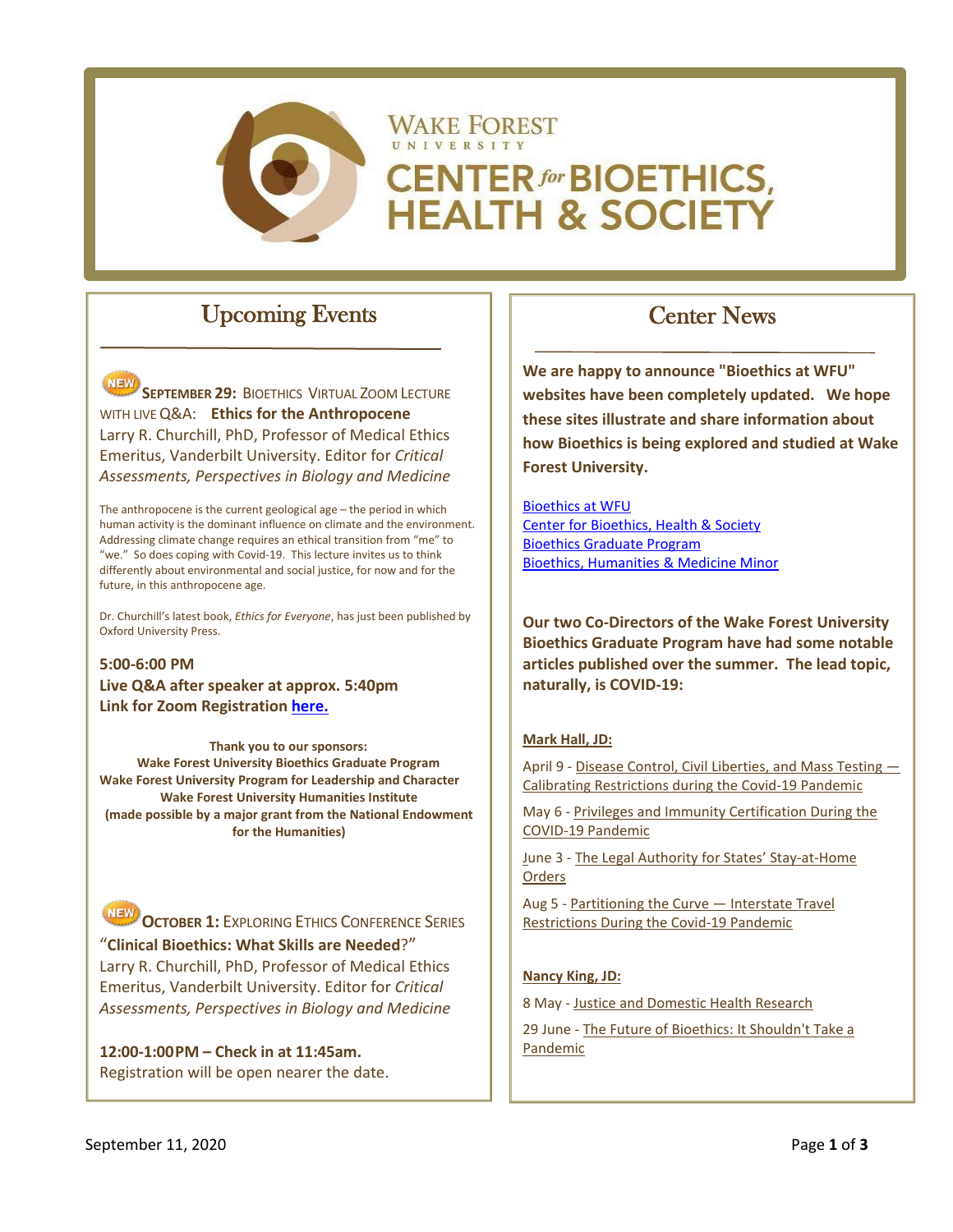## **Congratulations**

**Heather Cozzie** graduated from Wake Forest University in 2020 with B.A. in Psychology with honors and minors in Chemistry and Bioethics, Humanities, & Medicine. She is currently serving through [City Year.](https://www.cityyear.org/) As part of her coursework for the Bioethics, Humanities, & Medicine minor, Heather wrote a paper comparing organ donation systems. She recently published it in the *Duke University Medical Ethics Journal.*

You can find the article here: **[HTTPS://WWW.DUKEMEDICALETHICSJOURNAL.COM/](https://www.dukemedicalethicsjournal.com/)**

You are advised to scroll to right of screen for start of Heather Cozzie's article**.**

### Bioethics Graduate Program

**The Bioethics Graduate Program at Wake Forest University is now accepting applications for Spring, Summer and Fall 2021 admission.**

The Program provides an educational opportunity in bioethics for current and future professionals, including health care providers, researchers in biomedicine and the life sciences, lawyers, and professionals in health and research administration and the biotechnology industry.

The program is attractive to working professionals as well as students in pre-health, pre-law, and humanities programs who will continue onto professional schools and/or doctoral programs. The students in the Bioethics program bring a diversity of academic, employment, and life experiences to the classroom. The program faculty is nationally recognized in the field of bioethics.

The small class sizes and versatile curricular options enable students to tailor the program to their individual interests. The program emphasizes personal interaction, promotes scholarly and interpersonal communicative capabilities, and fosters close relationships among students, faculty and alumni.

The Graduate Program offers a Master of Arts degree and three Graduate Certificate options, as well as several dual degree options. The program is flexible for both full and part-time study.

For more information, including program philosophy, course and faculty listings, and application procedures, please contac[t Vicky Zickmund,](mailto:zickmuvl@wfu.edu) (336-716- 1499) as well as visit th[e website.](https://graduatebioethics.wfu.edu/)